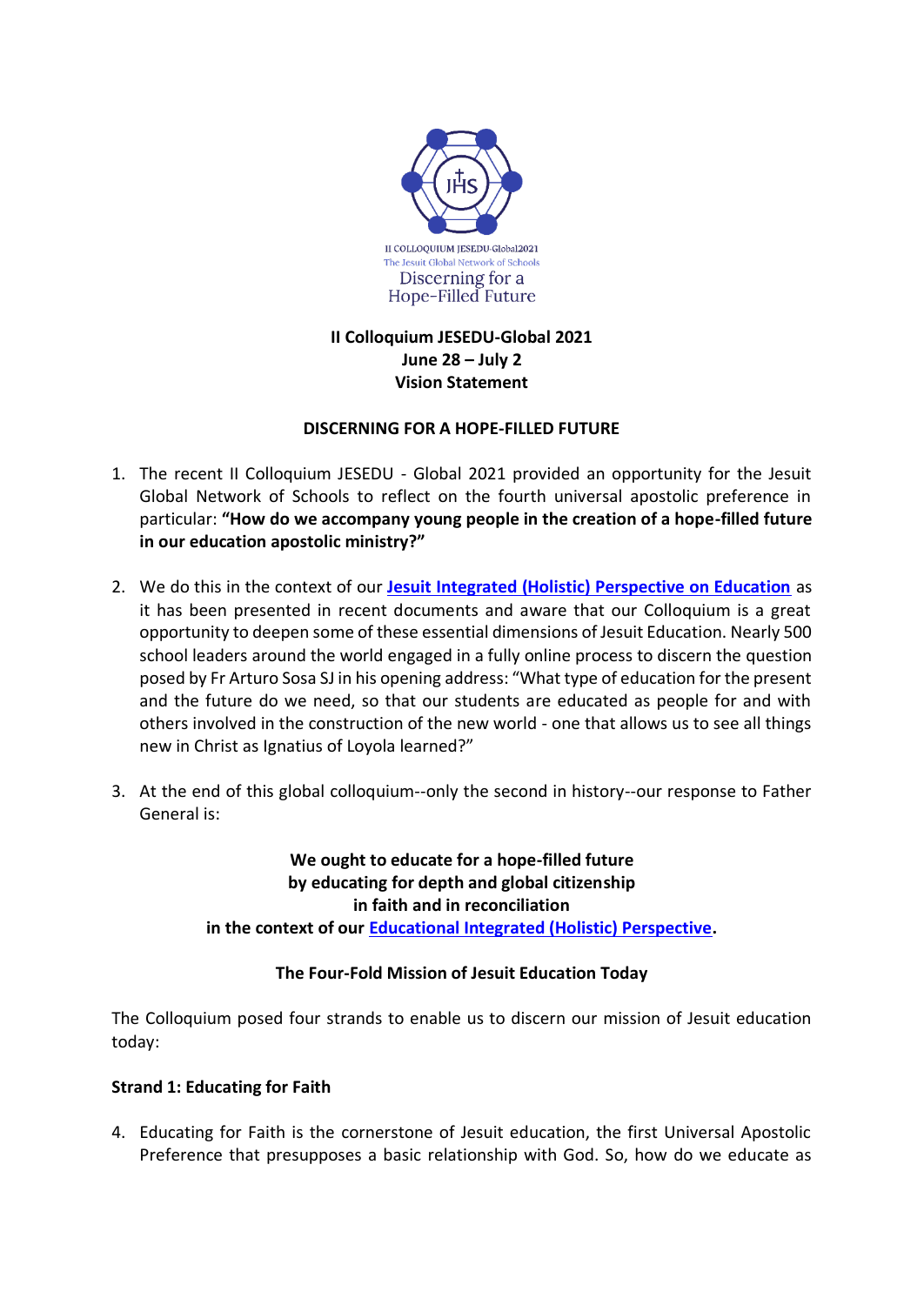

inclusive but distinctly Catholic schools in an increasingly secular and multicultural/religious world?

5. Educators must make faith "explicit" by showing students the way to God through the Spiritual Exercises and discernment. Teachers must help each individual develop a personal faith perspective, to guide them beyond the usual "knowledge transactions" of schooling and bring them to faith situated within the community. By placing faith within the community context, students and teachers alike can fulfill their mission to glorify God in all things. Teachers must model consistency of word and life, for students to follow suit and then can guide them towards this mission by caring for all things, ourselves, humanity, and the environment.

## **Strand 2: Educating for Depth**

- 6. How do we define and educate for depth in a world which is oversimplified and superficial, where consumable information is easily accessible, critical analysis and reflection are lacking and education exists in a profit- oriented, capitalistic state?
- 7. Educating for Depth occurs by cultivating rational, moral, and emotional capacities in staff and students through the Spiritual Exercises and discernment. It utilises the skills and strategies Ignatius used in the Spiritual exercises to help people come to know and see God working in the world and in themselves. These skills help navigate the complexities and challenges and predicaments of our contemporary context. This can be done through discernment - by reflecting on where one's life is truly centered, to welcome and trust the new life wrought by discernment, and to let the genuine demands of love guide one's choices. By modelling these tools and accompanying students through the deep discernment process, educators can cultivate the youth's capacity to make meaningful changes in society, grounded in love and faith.

### **Strand 3: Educating for Reconciliation**

8. In a world that is increasingly fragmented and polarised GC 36 identified reconciliation with God, humanity, and creation as its current mission. Through this lens we connect to issues of marginalization, human rights, and environmentalism, and become "agents of reconciliation". By examining our own biases and reasons for fragmentation and model respect for diversity, question fragmentation, and collaborate on community-wide approaches to educate for reconciliation our classrooms can become sanctuaries and our school a field hospital. We need to cultivate a safe space for healing, especially for students who are excluded and take strong actions against injustice, to develop a culture of repair, conflict resolution, forgiveness, and reconciliation within and outside the school community. We need to re-establish relationships to justice through discernment, developing preventative reconciliation actions rooted in love, and form reconciliatory pedagogy. This can only be accomplished in a safe and healthy environment free from any form of abuse. Our schools renew, once again, our commitment to a culture of safeguarding to create the conditions for true learning to succeed.